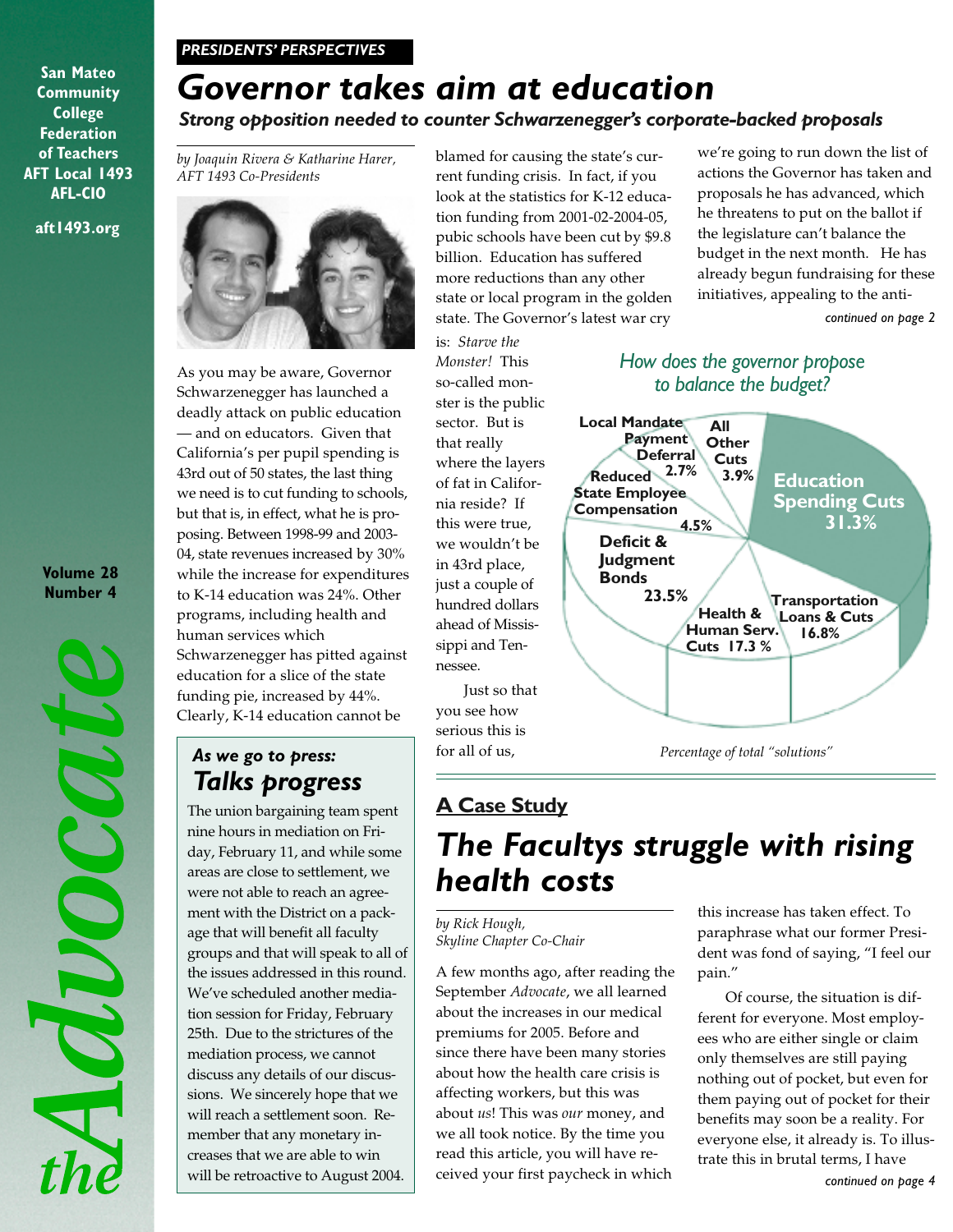Advocate

**San Mateo Community College Federation of Teachers AFT Local 1493, AFL-CIO** 1700 W. Hillsdale Blvd. San Mateo, CA 94402 (650) 574-6491 aft1493.org

**Editor** Eric Brenner, Skyline, x4177

**Editorial Board** Eric Brenner, Skyline, x4177 Dan Kaplan, x6491

#### **Co-Presidents**

Katharine Harer, Skyline, x4412 Joaquin Rivera, Skyline, x4159

**Vice President** Ernie Rodriguez, CSM, x6640

**Secretary** Kathleen Feinblum, Skyline, x4477

#### **Treasurer**

Dave Danielson, CSM, x6376

#### **Chapter Chairs**

Chip Chandler, Skyline, x4286 Rick Hough, Skyline, x4193 Teeka James, CSM, x6390 Yaping Li, CSM, x6338

#### **Executive Committee Reps.**

Nina Floro, Skyline, x4414 Anne Nicholls, Cañada, x3293 Karen Olesen, Cañada, x3415 John Searle, CSM, x6607 Suzanne Russell, CSM, x6363

#### **Part-timers Reps.**

Victoria Clinton, Cañada, x3392 Jenny Saarloos, Skyline, x6889x9249 Sandi Raeber, CSM, x6665

**Chief Grievance Officer** John Kirk, CSM, x6386

**Executive Secretary** Dan Kaplan, x6491 kaplan@smccd.net

**⊕** 

#### *Presidents' Perspectives*

*continued fromprevious page*

government, pro-private sector businessmen in the state. The CFT has just begun to work with other groups in the state through the Education Coalition to launch a counter-campaign.

#### *Governor's proposals attacking education & public employees:*

• The suspension of the Proposition 98 Guarantee which, since 1987, has given K-14 education a constitutionally protected portion of the state budget.

• The "broken promise" to education wherein the Governor promised to restore Prop. 98 funding after suspending it last year, and now claims that he isn't able to do so.

• The pulling of \$400 million of state contributions to STRS and proposing that districts pick up the cost.

• The proposal of a different kind of pension system by 2007, where PERS and STRS would change to a defined contribution plan, a 401 (k), which is much riskier than the defined benefit plan we have now.

• The proposal to reduce the spending caps set in 1988-89 with Prop. 98 which will hamstring the state's ability to fund and set up new programs and will give the Governor more authority to make cuts across the board.

• The repeal of limits on contracting out for non-instructional services which will affect classified staff immediately but is part of a move to de-professionalize services and could impact health, counseling and other certificated services.

• The institution of merit pay for K-12 teachers — referred to by union activists as "punishment pay." (The state university system, by the way, has already begun to apply merit pay.)

• Another proposition similar to Prop. 226 (which was defeated at the polls a few years ago) to stop public employees' organizations from contributing to political candidates.

• Proposals to re-district and reapportion the state — effective for the coming election!

Are we trying to scare you? Yes! This is scary stuff, threatening our monthly paychecks *and* our retirement funds. Salary increases don't come about through magic, rabbits pulled out of hats. As AFT

*continued on next page*



*cartoon adapted from original by Tom Toles, Washington Post*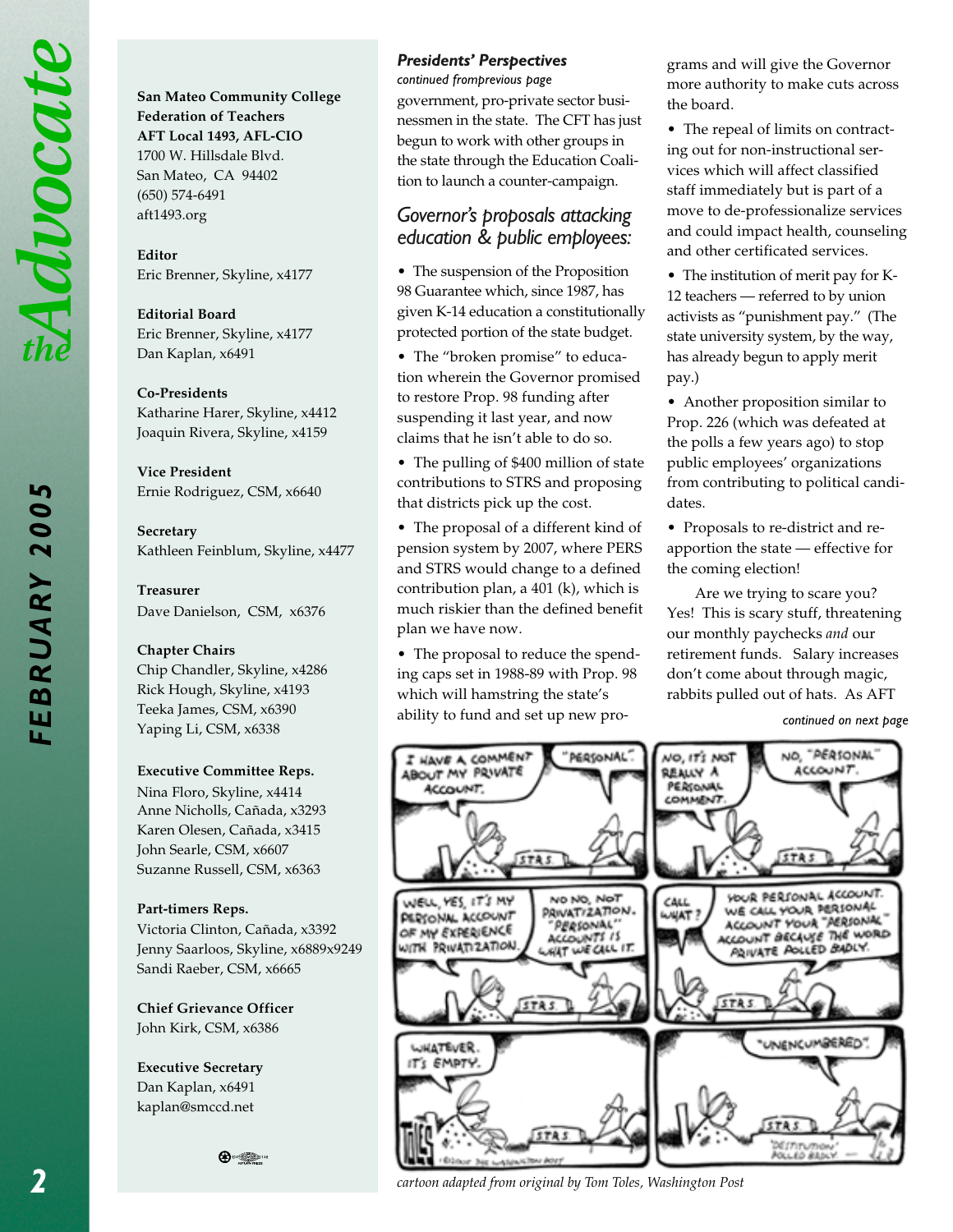Advocate

## *What is the "Triple Flip"? District impacted by money juggled from license fee cuts to local governments*

*by John Kirk, AFT 1493 Chief Grievance Officer*

In all discussions of the district budget these days, the conversation invariably turns to the "Triple Flip" and its various and dire implications.

You ask: "What is the Triple Flip?" Here is the short version.

**Flip #1**: The governor kept the Vehicle License Fee (VLF) at reduced levels which cut the income of cities and counties. Those local governments were held harmless by the same legislation.

**Flip #2**: The revenue local governments lost was made up by taking back money that was paid (in our case) to the community college district. Our revenue was reduced by \$10 million—\$4 million in ERAF (Educational Revenue Augmentation Fund) money and \$6 million in property taxes. That \$10 million was used to replace the money local government lost from the reduced VLF.

**Flip #3**: Trailer legislation was passed to hold harmless school districts which were categorized as selfsupporting or basic aid. That would require the State to make up the \$10 million we had to give back to the county. Theoretically, for us that would be a wash. We give back \$10 million to the county and we get \$10 million from the State.

However, a major complication occurred when the San Mateo County Controller, Tom Heuning (a former member of the SMCCCD Board), interpreted the hold harmless legislation to cover the local governments but not the community college district. In December, he took back the \$10 million from SMCCCD which left the District with a small cash flow problem.

In addition, if we receive \$10 million from the State, then we are no longer a self-supporting district, and this would move us father away from becoming a basic aid district. Furthermore, since property tax revenue and student fees are down statewide, the State deficits its obligations to school districts. Translation: instead of us getting the full \$10 million from the State, we would receive approximately \$9.3 million (\$700,000 less).

### *District awaits Counsel decision*

The District has asked County Counsel, Tom Casey, to study all of the above mentioned legislation to determine whether our District should be held harmless. If he decides that we should be held harmless, then a number of possible outcomes emerge.

1. The county could end up paying us the \$700,000 the State deficited us.

2. The county could return the \$6 million in property taxes that they took away from us and the State would then have to make up only \$4 million

3. The county could return the full \$10 million to us from property taxes taken from other county school districts and then receive \$10 million from the State.

The third possibility is remote, but if it occurred, our district might immediately become a basic aid district.

As of this date, the County Counsel has not rendered his opinion.

*continued on next page*

#### *Presidents' Perspectives*

*continued from previous page*

negotiators, we know that if even less money comes into the District, we will have a harder time negotiating pay and benefits, as well as other essential monetary issues, when we represent your interests at the bargaining table. But the real victims will be our students, already at the bottom of the heap in terms of the state's commitment to the quality of their education.

### *What can we do?*

What can we do about the Governor's attack on education? First of all, we must become

informed. Go to our website (AFT1493.org) and follow links to information on state budget matters. Learn about alternative proposals to deal with the state budget deficit, such as reforming commercial property tax laws, reinstating the top income tax brackets on the state's top earners and closing the loopholes in the corporate tax system. (For much more on budget issues, check out the California Budget Project and the California Tax Reform Association websites.)

Sign letters to legislators when they are circulated and/or write your own letters. Visit a local legislator or invite one to your campus and initiate a dialogue about these issues. Consider writing a letter to the editor of

your local newspaper describing how these proposals will affect your classroom and your students' lives. Talk to everyone you know about the issues. Join with other faculty, staff and students to stand up for the rights of education — in Sacramento and on your campus — participating in protests, teach-ins and other actions.

While these proposals are still just that — "proposals" — without a strong public response, many of them could be enacted. However, the Governor likes to be liked. If we are able to mount a strong, united and public opposition to his campaign to decapitate public education, he may back down. That's a big "if". Get involved — for the good of all of us.  $\square$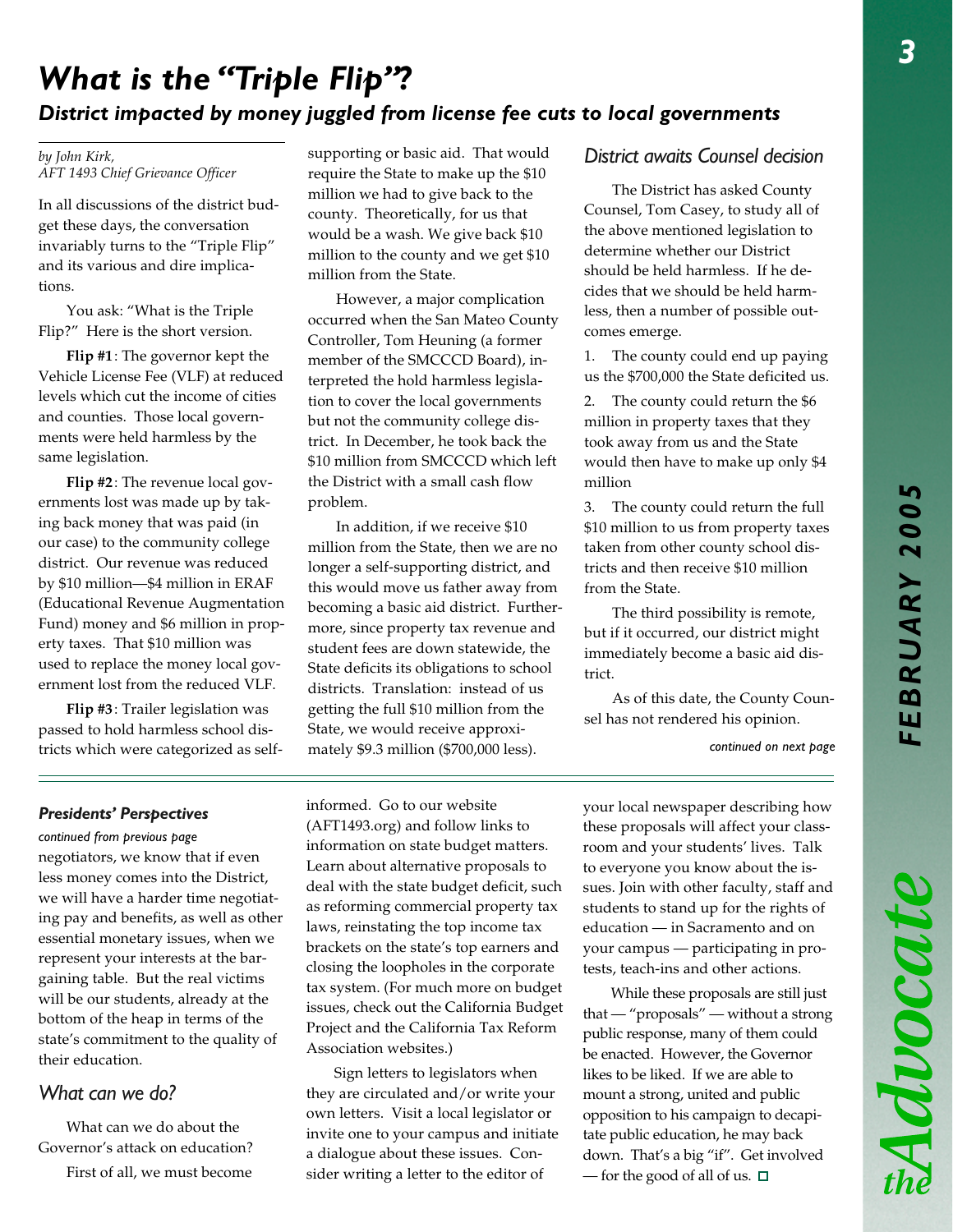*FEBRUARY 2005*

FEBRUARY 2005

#### *Facultys' health costs soar*

*continued from page 1*

created a typical faculty family, and will illustrate their situation.

Jo Faculty and her husband Joe have been working in the district for a few years now, she as a full-timer, he part time. She has an M.A. plus 45 units and is at step 7 of the full time schedule, and he too is at step 7 but on the part time scale. Because of the recent cutbacks in classes in his department, he teaches only 3 units per semester, and tries to pick up odd jobs to help make ends meet. After months of trying, three years ago they finally gave birth to little Joe Jr.

This past year, they enrolled in Kaiser because they were trying to keep their expenses at a minimum. The medical cap of \$567 paid most of their \$795 premium, so they paid \$228 out of pocket. Their gross salary was usually around \$6300 per month, and since they haven't started a retirement account yet, their monthly take home was usually around \$4700. Not a whole lot to work with as a family in the greater Bay Area, especially considering they only got paid 10 months out of the year, but they were getting by.

Then they received their January paycheck. Their medical benefit costs went up by \$127 per month (to \$355/ mo.)!! They were now paying over one-third more for their medical benefits than in December! Ah, but not to worry. We are still in negotiations. When the settlement is reached, the medical cap will go up. The District proposes we get a raise of COLA + 0.6% which amounts to about 3.01%. This would increase their take home each month by about \$150. In addition, the cap would go up by about \$18, so they would only pay about \$109 per month more for their medical each month rather than \$127 more. So, in summary, after all is said and done and the proposed raise is put through, this family living in the greater Bay Area is going to take home an extra \$41 per month! But, since they can't

afford to live in San Mateo County, they live 50 miles away. 100 miles per day of driving, 5 days per week adds up to 500 miles per week. A 20 cent increase at the pump with a car getting 20 mpg equates to an increase of over \$20 per month in gas expenses alone! Their PG&E bill increases takes care of the another \$20, leaving \$1 for inflation in other areas.

| Current District Offer (plus 3% increase in cap) |       |                       |               |           |  |  |
|--------------------------------------------------|-------|-----------------------|---------------|-----------|--|--|
| The Facultys                                     |       | Med Cap Kaiser Family | Out of Pocket | Take Home |  |  |
| Before 3.01% raise                               | \$567 | 2004: \$795           | \$228         | \$4.700   |  |  |
| After 3.01% raise                                | \$584 | 2005: \$922           | \$338         | \$4,740   |  |  |

The union is proposing an increase in the medical cap to \$925/month—the 2005 Kaiser family rate (on top of a 3.5% salary increase). This would mean the Facultys would no longer have to lose any of their monthly paycheck to medical costs and a salary increase would actually mean that they would have a real increase in take-home pay! At this time, however, the District and the Union are in mediation and are very far apart on the health benefits issue.

| <b>Current Union Proposal</b> |         |               |               |           |  |  |
|-------------------------------|---------|---------------|---------------|-----------|--|--|
| The Facultys                  | Med Cap | Kaiser Family | Out of Pocket | Take Home |  |  |
| Before 3.5% raise             | \$567   | 2004: \$795   | \$228         | \$4,700   |  |  |
| After 3.5% raise              | \$925   | 2005: \$922   | \$0           | \$4,875   |  |  |

Since I wasn't counting on the District to agree to pick up the full costs of Mrs. and Mr. Faculty's rapidly-rising medical rates, I joined the task force on health benefits to see if I could learn more and maybe help out. I went to my first meeting late last fall and was depressed to learn two main things. First, since we are as a group quite old, PERS is the best deal going. As bad as it is, without a state or national health care program, it is unlikely that we will find a group to insure us more cheaply. Second, the PERS board is working hard to keep costs down but still projects double digit increases for the next few years. The task force is continuing to pursue other options. What are we going to tell the Facultys and little Joey if their medical cap increases at only 3% per year while their benefit costs increase by 12% per year?

All hope is not quite lost. As we are all aware, our fight as teachers is the fight of all workers in our country, and the worse things get, the harder we will fight. The Advocate has advocated for Health Care for All in the past, and here is another plug: the healthcareforall.org website has information about single payer health care and ways to get involved (see article, page 7). I will continue to go to task force meetings in the hope that we can come up with ways to ease the pain.  $\square$ 

#### *What's the "Triple Flip"?*

*continued from previous page*

#### *District receives extra \$1.75 million from state*

In other budget news, the District was successful in convincing the State Chancellor's Office that our district should be exempt from growth and base revenue deficit factors as long as we continue to be self-supporting (not relying on State funds). As a result, our district received in December a check for \$1,750,000 in one-time money for back revenue for 2001-02, 2002-03, and 2003-04. That money is available for collective bargaining purposes.  $\square$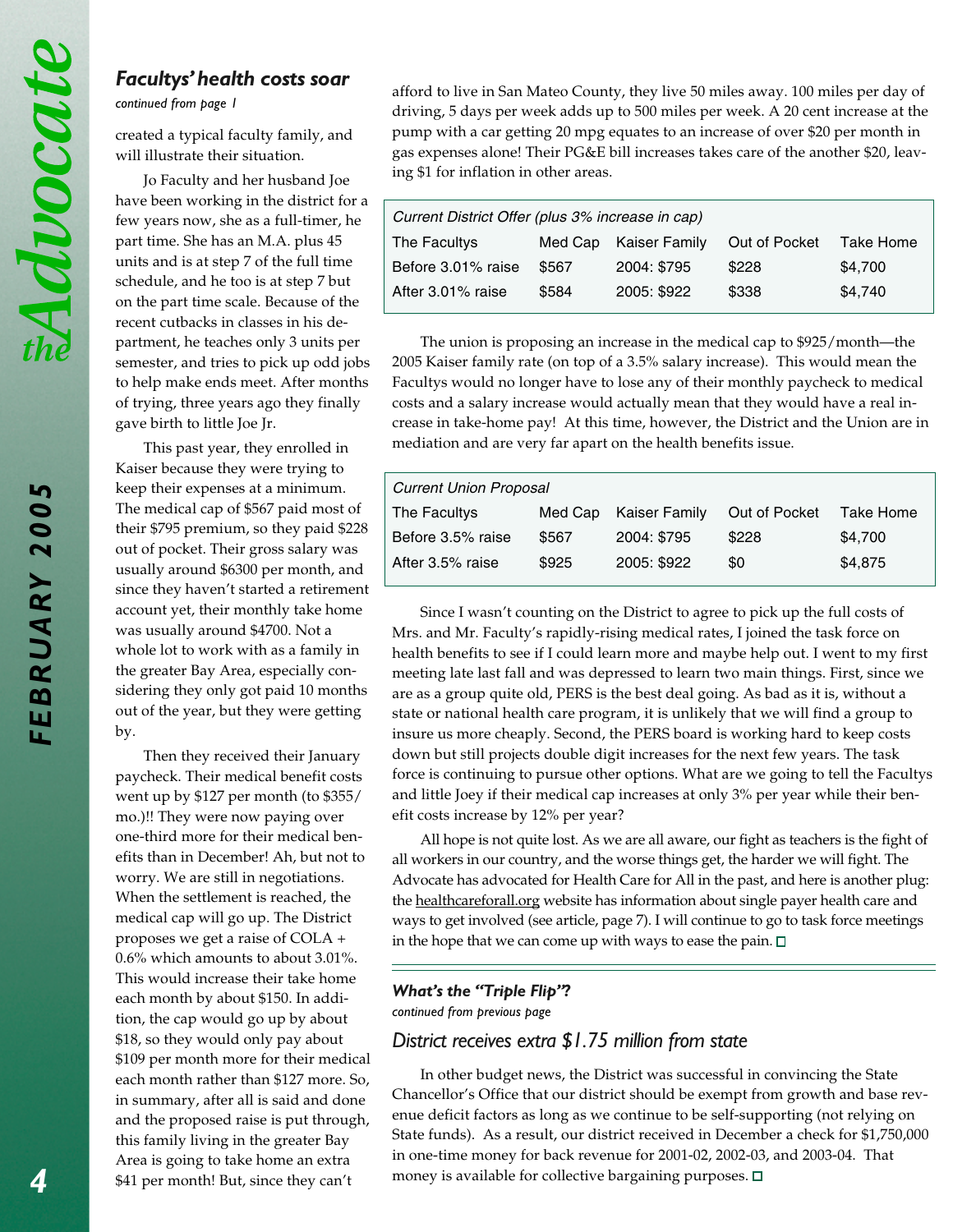Advocat

# *In memoriam: Stuart Cooke*

Stuart T. Cooke, emeritus professor of history and humanities, died on January 26, 2005 at the age of 77. He had been a full-time member of the College of San Mateo faculty since 1964 and retired in 1999, after which he did postretirement teaching for a couple of years. He had been in a nursing care facility for almost two years.

Stuart can best be described as a "character," with a mercurial personality, whose unpredictability added spice to the experience of teaching at CSM or being a student at CSM. To the retired chair of the English division, Jack Gill, Stuart was "unforgettable" and one of his "more colorful colleagues" in the teaching profession. All who knew him would agree that Stuart possessed and displayed more than occasionally a zany sense of humor. For some students, like E. Wayne Carp, he was a mentor. Carp, now Benson Proholder at the San Francisco Opera, and back in the 1970s he gave lectures for CSM's community education program on opera. The symphony, the opera and other musical and cultural events provided material for Stuart's radio show.

Stuart was hired to teach history at CSM by Rudy Lapp, then the chair of the social science division. Stuart had been working on his doctorate in history at University of Denver and had spent years on the road as a representative for Oxford University Press. Before that he was on the staff at Valley Forge Military Academy, where he not only taught English but was an assistant football coach and among his players was the future general Norman Schwarzkopf. As an English instructor at University of Pennsylvania, where he received his master's in English, Stuart was also a debate coach and among his debaters was the future senior senator from



*Stuart Cooke, far left, in a photo from the 1960's, with members of the Opera Club*

fessor of History at Pacific Lutheran University near Tacoma, WA, used to spend hours as a CSM student discussing history with Stuart: "He treated me as an equal though he knew so much more than me." For Carp, Stuart was "a father, a friend, a teacher."

Stuart will be remembered for his Friday afternoon operatic "concerts" in Building 15, where he kept an office for all the years he was at CSM. Opera was a deep interest for Stuart from adolescence on. He had a program for years on KCSM-FM, "Stuart Cooke on the Cultural Scene," and, among the guests he interviewed were Ramon Vinay, the Chilean tenor turned baritone; the American baritone Sherill Milnes; dramatic soprano Arlene Saunders; conductors William Steinberg and Kent Nagano, as well as writer Gore Vidal, who provided material for several segments of Stuart's 5-minute program. Stuart was a season-ticket

Pennsylvania, Arlen Specter. Stuart, whose undergraduate degree was from Lafayette College in Pennsylvania, was a Philadelphian, whose ancestry included a Mayflower passenger and a forebear from County Wicklow in Ireland.

It goes without saying that Stuart was widely read in history and literature. He was an inveterate book collector. His interests extended into art and he developed a keen appreciation for California artists as well as American art of the late 19th Century. These interests in California art informed the humanities course on San Francisco that he and retired CSM math, architecture and engineering professor Robert Smith taught in the 1970s and 1980s.

As it turned out, Stuart was the last president of DART, the group representing the retired faculty of the district.

Stuart leaves behind his wife Mary "Clete" Cooke and their son Tim.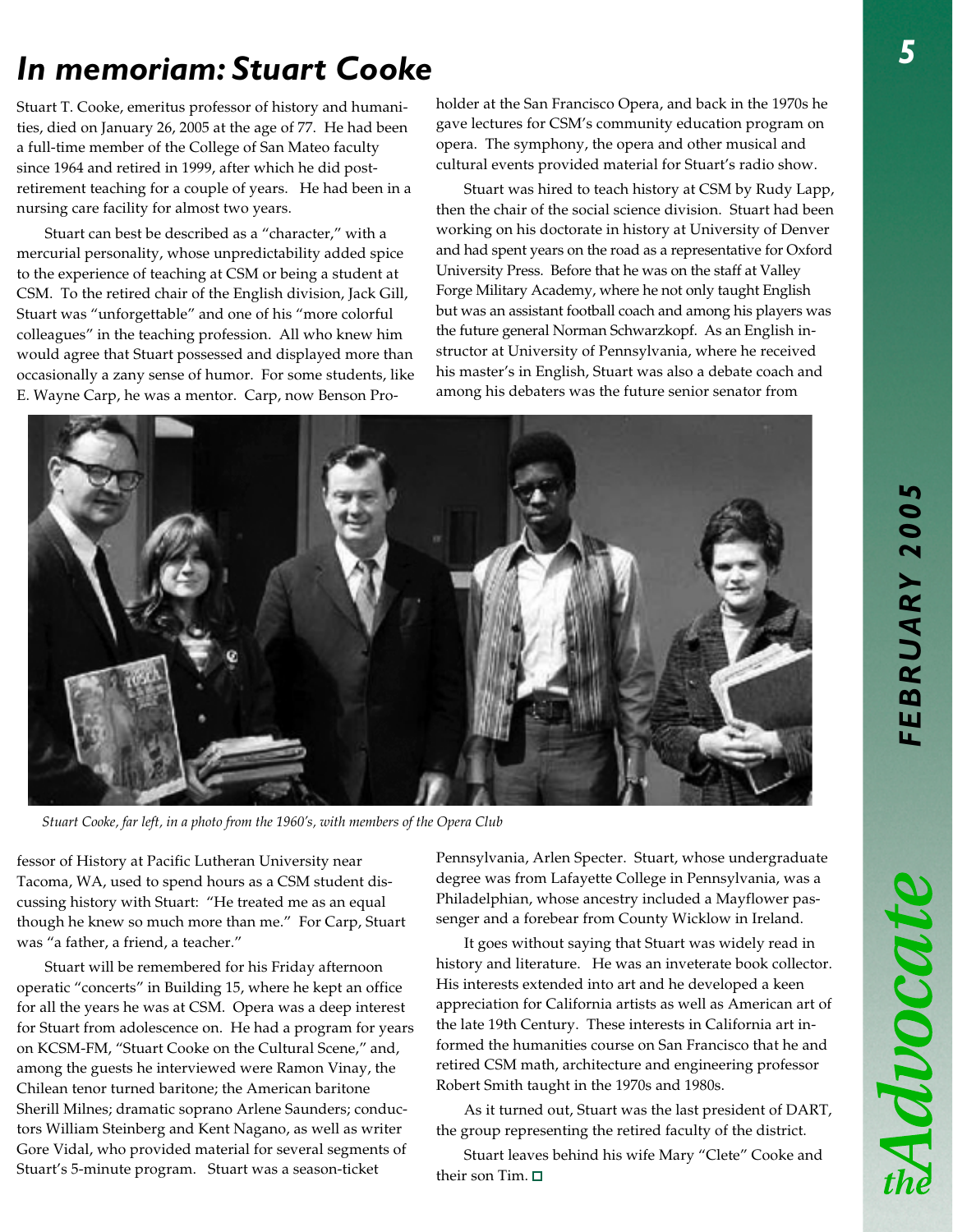## *AFT, Senates oppose District's proposed "Mutual Respect Policy"*

As reported in the last issue of the *Advocate*, the District has proposed a new "Mutual Respect Policy" for our District (proposed as District Rules and Regulations policy 2.24). Among other language, the policy included the following statement: "Expression of discourteous, threatening, offensive or abusive conduct or language toward other employees, students or the public visiting any sites within the District is discouraged. Such conduct by employees or students may result in disciplinary action."

After learning about the District's proposed "Mutual Respect Policy", AFT 1493's attorney, Robert Bezemek, sent the union his legal analysis of the proposed new rules. Based on Bezemek's analysis, AFT developed a position (see below), which was presented to the December 6, 2004

and February 7, 2005 meetings of the District Shared Governance Council.

At the end of the December 6 DSGC discussion, all of the constituencies present, including all of the Academic Senates in the District and the AFT, expressed serious concerns about adopting this proposal. All of the speakers from the various constituencies who spoke indicated that the proposed policy was problematic on First Amendment and other grounds.

Nonetheless, at the February 7 DSGC meeting it was agreed to form a small task force with the charge of attempting to create new Mutual Respect Policy language that would address all of the First Amendment and other concerns that had been expressed in the earlier discussions.

## **The District's proposed "Mutual Respect Policy" is unconstitutional and negotiable** *AFT 1493 Position:*

The District's proposed mutual respect policy is (1) subject to negotiations and (2) unconstitutional as written.

It has long been clearly established that overbroad and vague policies restricting speech on college campuses, and by faculty, are unconstitutional because they violate the First Amendment.

These policies fail to recognize that speech, which is protected, is often offensive and disruptive, threatening and challenging. Such speech is protected, and if it is protected anywhere, it is protected on a college campus, the "marketplace of ideas."

The District cannot proscribe speech merely because it is discourteous or offensive. In fact, the U.S. Supreme Court has ruled that: ". . . a function of free speech . . . is to invite dispute. It may indeed best serve its high purpose when it induces a condition of unrest, creates dissatisfaction with conditions as they are, or even stirs people to anger. Speech is often provocative and challenging."

Further, the Supreme Court has ruled that because the First Amendment needs "breathing space to survive, government may regulate in the area only with narrow specificity." A law regulating speech is

overbroad if it sweeps within its ambit a substantial amount of protected speech. The Supreme Court has consistently ruled that governmental rules punishing speech or conduct solely on grounds they are unseemly or offensive are unconstitutionally overbroad.

The proposed District policy is a throw back to the speech-restricting policies which have been struck down over the last 50 years. Speech which is discourteous, or "offensive", even "threatening" is protected by the First Amendment. Speech which is disruptive, and thus interferes with work, is often protected. Even expressions of "hatred or contempt" are protected.

Accordingly, AFT protests the proposed "mutual respect" policy as a clear violation of the First Amendment rights of all faculty and staff employed in the District.

Further, AFT will demand negotiations over any proposed policy which may subject faculty to disciplinary action, or regulate speech, particularly this proposed policy.

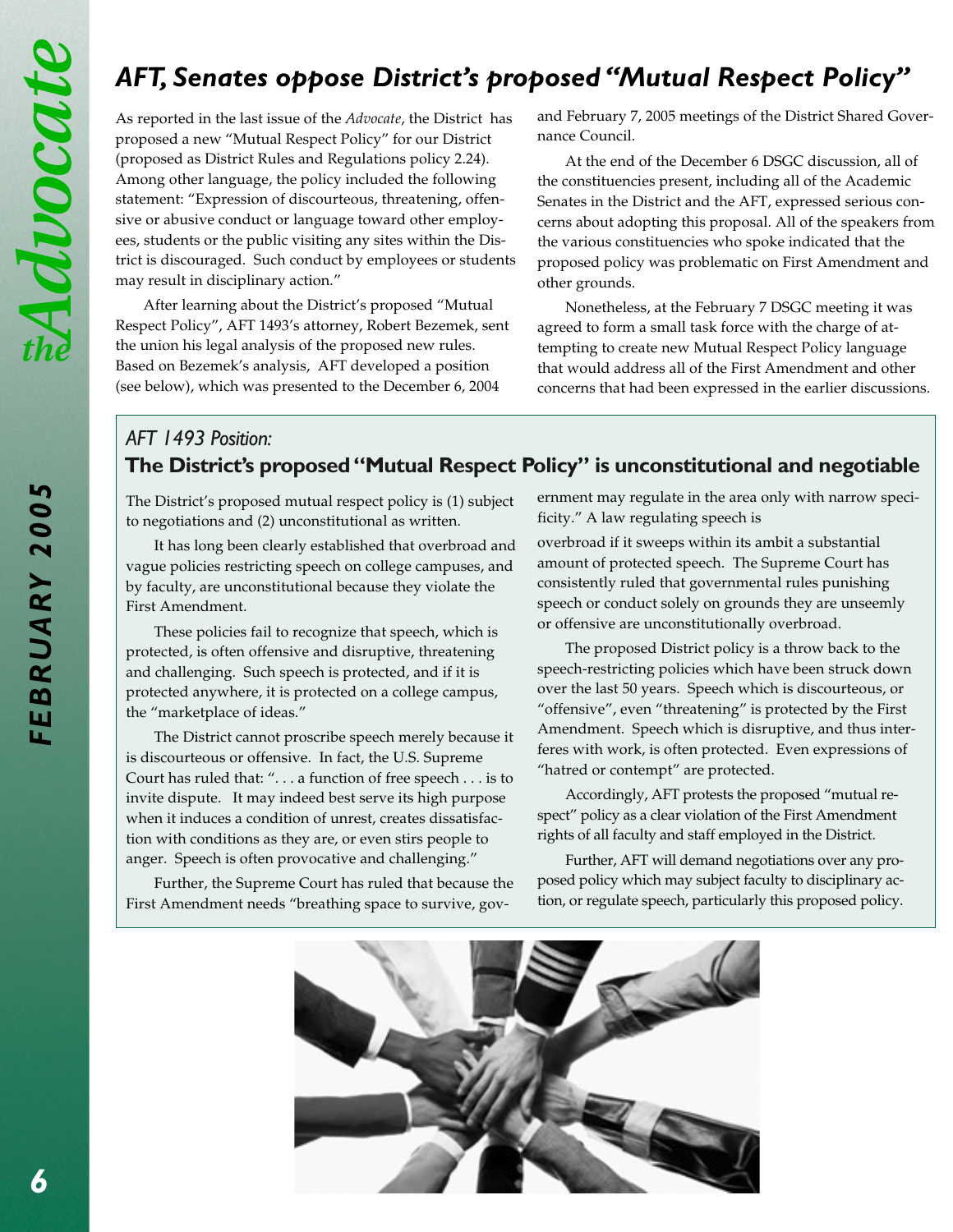Advocat

# *Raising funds to oppose the war in Iraq*

#### **The U.S. Labor Against War (USLAW) organization works within labor movement to raise awareness of military budget issues and to oppose U.S. occupation of Iraq**

AFT Local 1493 and its sister local at CCSF, AFT Local 2121, will be co-hosting a house party fundraiser for U.S. Labor Against the War (USLAW) on the evening of Saturday, March 12 in a member's home in San Francisco featuring a full dinner of international cuisine!

The U.S. Labor Against the War (USLAW) organization works within the labor movement to raise awareness of military budget issues and to oppose the U.S. occupation of Iraq. USLAW also works with veterans and military families who are opposed to the war and educates working people in the U.S. about the conditions of workers in Iraq. There are now 16 AFT locals around the country affiliated with USLAW, and there is an AFT caucus within USLAW.

All faculty members interested in attending the USLAW fundraiser should call the AFT office (x6491) for details and directions. We will have a flyer available that we can send you as well.

In an effort to raise money to oppose the war in Iraq, members of AFT Local 1493's Executive Committee have been writing individual checks in the amount of \$25 each. We would also like to extend an invitation to all faculty and staff members in the District who are opposed to the occupation of Iraq to make a contribution to this labor anti-war organization. You can do that on the night of the house party -- and spend some enjoyable time with like-minded colleagues -- or you can send your check in whatever amount to the AFT office at CSM (15-131). Make the check out to AFT Local 1493 with a notation that it is for USLAW. After the fundraiser is held, AFT Local 1493 will write a check to USLAW. For more information on the work of USLAW please visit their website at: **uslaboragainstwar.org** 



K-12, college, labor and social advocacy educators from the northeast and mid-Atlantic states who have been involved with the USLAW organization have come together to organize a major conference to develop antiwar strategy, analysis, curriculum and organization within the educational community. The **Educators to Stop the War** conference will take place March 6 in New York City.

While travelling across the country is a long trip for a one-day conference, the Educators to Stop the War website--

**educatorstostopthewar.org**- has extensive information for teachers who may be interested in exploring pedagogy and intellectual and cultural materials to bring issues related to the war and the anti-war movement into the classroom. Of particular

interest is "Curriculum Resources for Higher Education", an annotated list of websites prepared by David Applebaum (Rowan University). These websites include online syllabi, analytical tools and resources, and online documents and sources for classroom use.  $\square$ 

## *New California single-payer health plan bill to be introduced*

The California Health Insurance Reliability Act, to be introduced this month by Senator Sheila Kuehl, D-Santa Monica, would slash the administrative costs of healthcare and require California to use its purchasing power to negotiate lower prices for prescription drugs by buying them from manufacturers in bulk.

A Boston University Report, "Health Costs Absorb One-Quarter of Economic Growth," indicates about 50% of health care spending is wasted on unnecessary administrative costs and a January study by the Lewin Group, a wellregarded health care consulting firm, finds that a system along the lines of what Kuehl is proposing would reduce health care

spending in California by \$8 billion next year alone.

It will be Kuehl's third attempt at getting a universal-care bill through the Legislature. But this time things are a little different. Disenchantment with the existing health care system continues to grow among both ordinary people and businesses saddled with skyrocketing insurance premiums.

Kuehl acknowledged that almost as soon as she introduces her legislation this month, the insurance and drug industries will unleash all their political firepower to protect their interests. "When they do, I plan to raise questions about the obscene profits these companies are making," Kuehl said. "I love a good fight."